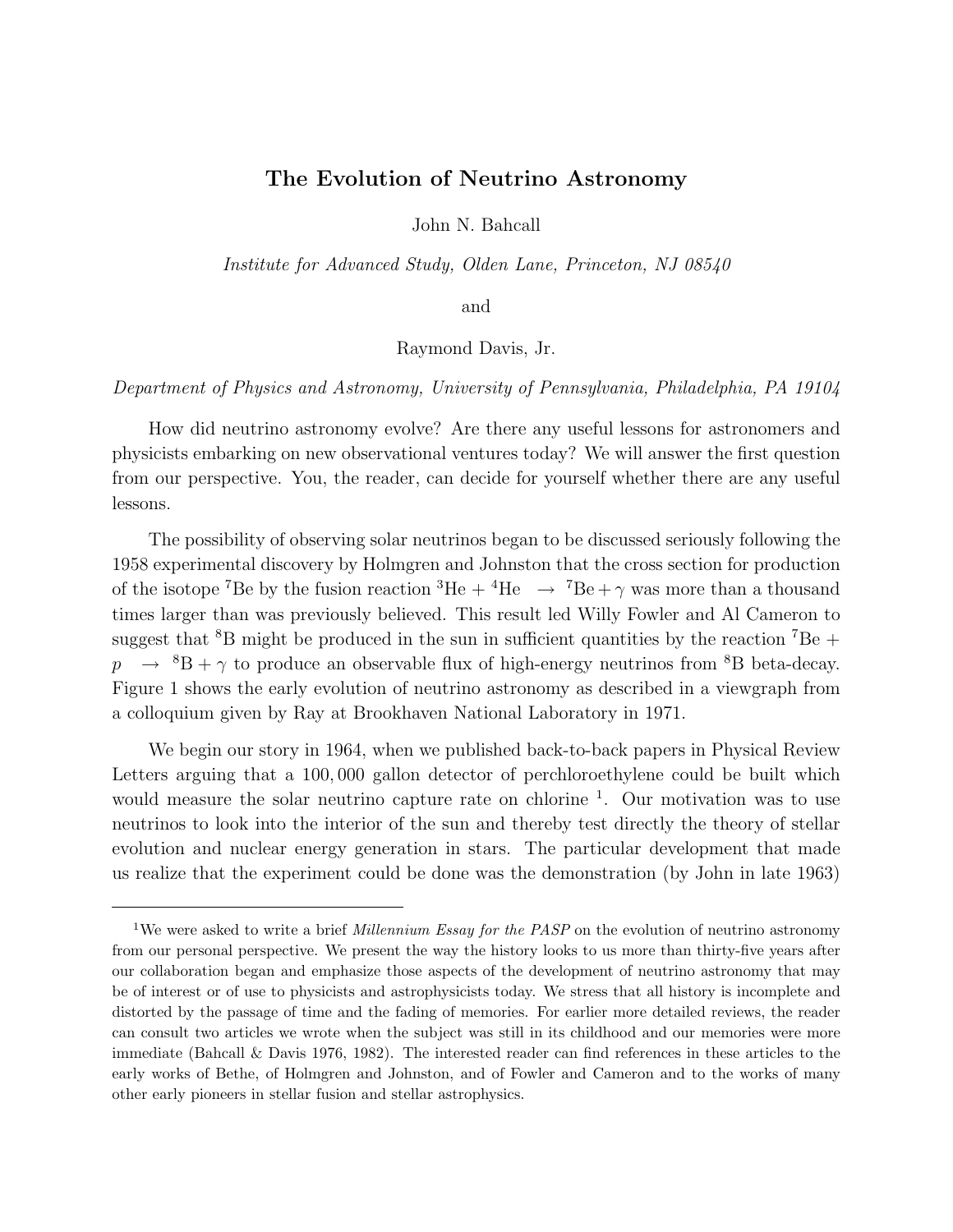

Fig. 1.— Some of the principal events in the early development of the solar neutrino problem. The experimental upper limit is indicated by the think black curve and the range of theoretical values by the cross-hatched region. The units are captures per target atom per second (10−<sup>36</sup> capture/target atom/s  $= 1$  SNU). (Viewgraph: R. Davis jr., circa 1971.)

that the principal neutrino absorption cross section on chlorine was twenty times larger than previously calculated due to a super-allowed nuclear transition to an excited state of argon.

If you have a good idea today, it likely will require many committees, many years, and many people in order to get the project from concept to observation. The situation was very different in 1964. Once the decision to go ahead was made, a very small team designed and built the experiment; the entire team consisted of Ray, Don Harmer (on leave from Georgia Tech), and John Galvin (a technician who worked part-time on the experiment). Kenneth Hoffman, a (then) young engineer provided expert advice on technical questions. The money came out of the chemistry budget at Brookhaven National Laboratory. Neither of us remember a formal proposal ever being written to a funding agency. The total capital expenditure to excavate the cavity in the Homestake Gold Mine in South Dakota, to build the tank, and to purchase the liquid was 0.6 million dollars (in 1965 dollars).

During the period 1964-1967, Fred Reines and his group worked on three solar neutrino experiments in which recoil electrons produced by neutrino interactions would be detected by observing the associated light in an organic scintillator. Two of the experiments, which exploited the elastic scattering of neutrinos by electrons, were actually performed and led to a (higher-than-predicted) upper limit on the  ${}^{8}B$  solar neutrino flux. The third exper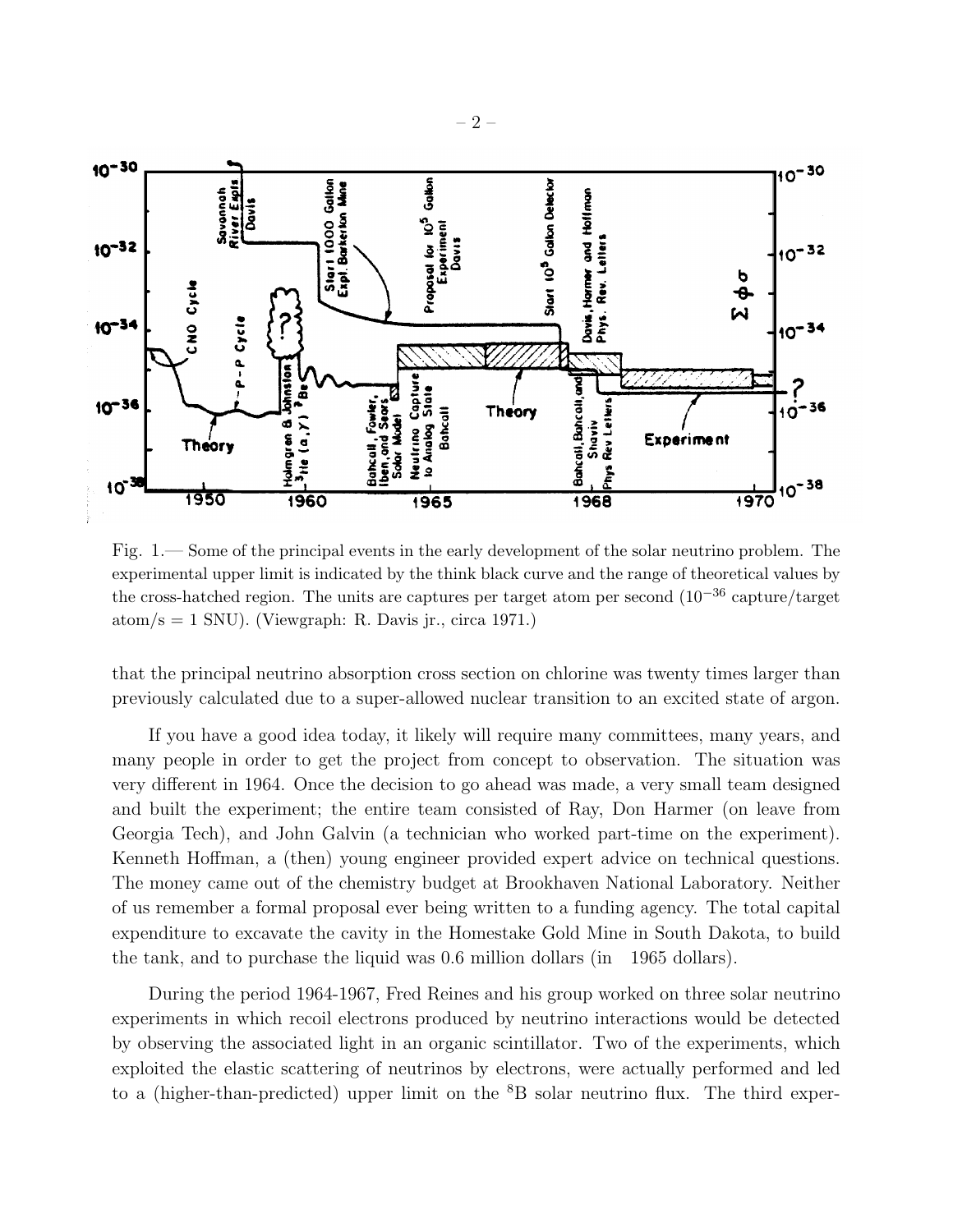iment, which was planned to detect neutrinos absorbed by <sup>7</sup>Li, was abandoned after the initial chlorine results showed that the solar neutrino flux was low. These three experiments introduced the technology of organic scintillators into the arena of solar neutrino research, a technique that will only finally be used in 2001 when the BOREXINO detector will begin to detect low energy solar neutrinos. Also during this period, John investigated the properties of neutrino electron scattering and showed that the forward peaking from <sup>8</sup>B neutrinos is large, a feature that was incorporated two and half decades later in the Kamiokande (and later SuperKamiokande) water Cherenkov detectors.



Ray Davis shows John Bahcall the tank containing 100,000 gallons of perchloroethylene. The picture was taken in the Homestake mine shortly before the experiment began operating.

The first results from the chlorine experiment were published in 1968, again in a backto-back comparison (in PRL) between measurements and standard predictions. The initial results have been remarkably robust; the conflict between chlorine measurements and standard solar model predictions has lasted over three decades. The main improvement has been in the slow reduction of the uncertainties in both the experiment and the theory. The efficiency of the Homestake chlorine experiment was tested by recovering carrier solutions, by producing <sup>37</sup>Ar in the tank with neutron sources, and by recovering <sup>36</sup>Cl inserted in a tank of perchloroethylene. The solar model was verified by comparison with precise helioseismological measurements.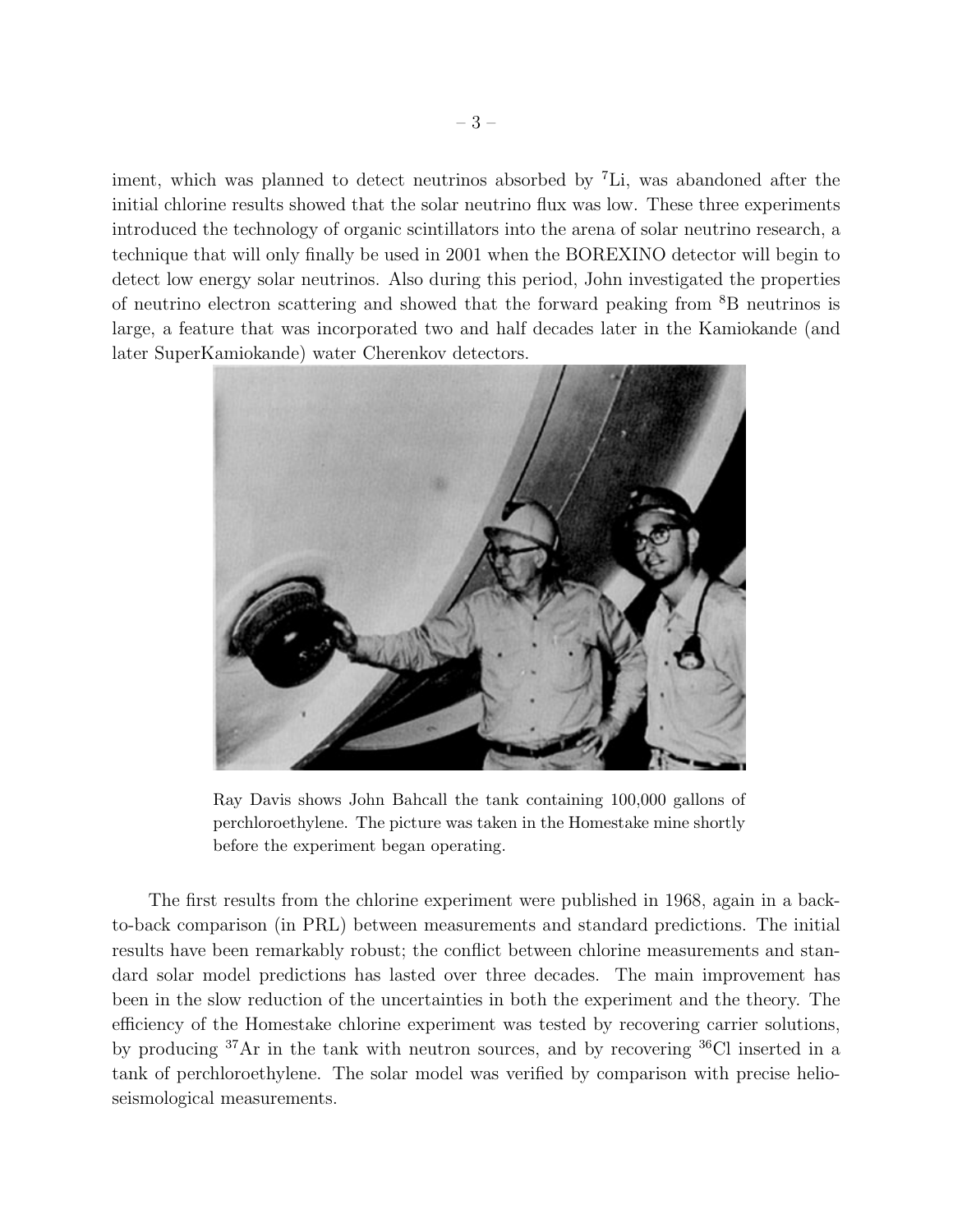For more than two decades, the best-estimates for the observational and for the theoretical prediction have remained essentially constant. The discrepancy between the standard solar model prediction and the chlorine observation became widely known as "the solar neutrino problem."

Very few people worked on solar neutrinos during the period 1968-1988. The chlorine experiment was the only solar neutrino experiment to provide data in these two decades. It is not easy for us to explain why this was the case; we certainly tried hard to interest others in doing different experiments and we gave many joint presentations about what came to be known as "the solar neutrino problem". Each of us had one principal collaborator during this long period, Bruce Cleveland (experimental) and Roger Ulrich (solar models). A large effort to develop a chlorine experiment in the Soviet Union was led by George Zatsepin, but it was delayed by the practical difficulties of creating a suitable underground site for the detector. Eventually, the effort was converted into a successful gallium detector, SAGE, led by Vladimir Gavrin and Tom Bowles, that gave its first results in 1990.

Only one year after the first (1968) chlorine results were published, Vladimir Gribov and Bruno Pontecorvo proposed that the explanation of the solar neutrino problem was that neutrinos oscillated between the state in which they were created and a more difficult to detect state. This explanation, which is the consensus view today, was widely disbelieved by nearly all of the particle physicists we talked to in those days. In the form in which solar neutrino oscillations were originally proposed by Gribov and Pontecorvo, the process required that the mixing angles between neutrino states be much larger than the quark mixing angles, something which most theoretical physicists believed, at that time, was unlikely. Ironically, a flood of particle theory papers explained, more or less 'naturally', the large neutrino mixing angle that was decisively demonstrated thirty years later in the SuperKamiokande atmospheric neutrino experiment.

One of the most crucial events for early solar neutrino research occurred in 1968 while we were relaxing in the sun after a swim at the CalTech pool. Gordon Garmire (now a PI for the Chandra X-ray satellite) came up to Ray, introduced himself, and said he had heard about the chlorine experiment. He suggested to Ray that it might be possible to reduce significantly the background by using pulse rise time discrimination, a technique used for proportional counters in space experiments. The desired fast-rising pulses from <sup>37</sup>Ar Auger electrons are different from the slower rising pulses from a background gamma or cosmic ray. Ray went back to Brookhaven and asked the local electronic experts if it would be possible to implement this technique for the very small counters he used. The initial answer was that the available amplifiers were not fast enough to be used for this purpose with the small solar neutrino counters. But, in about a year three first class electronic engineers at BNL, Veljko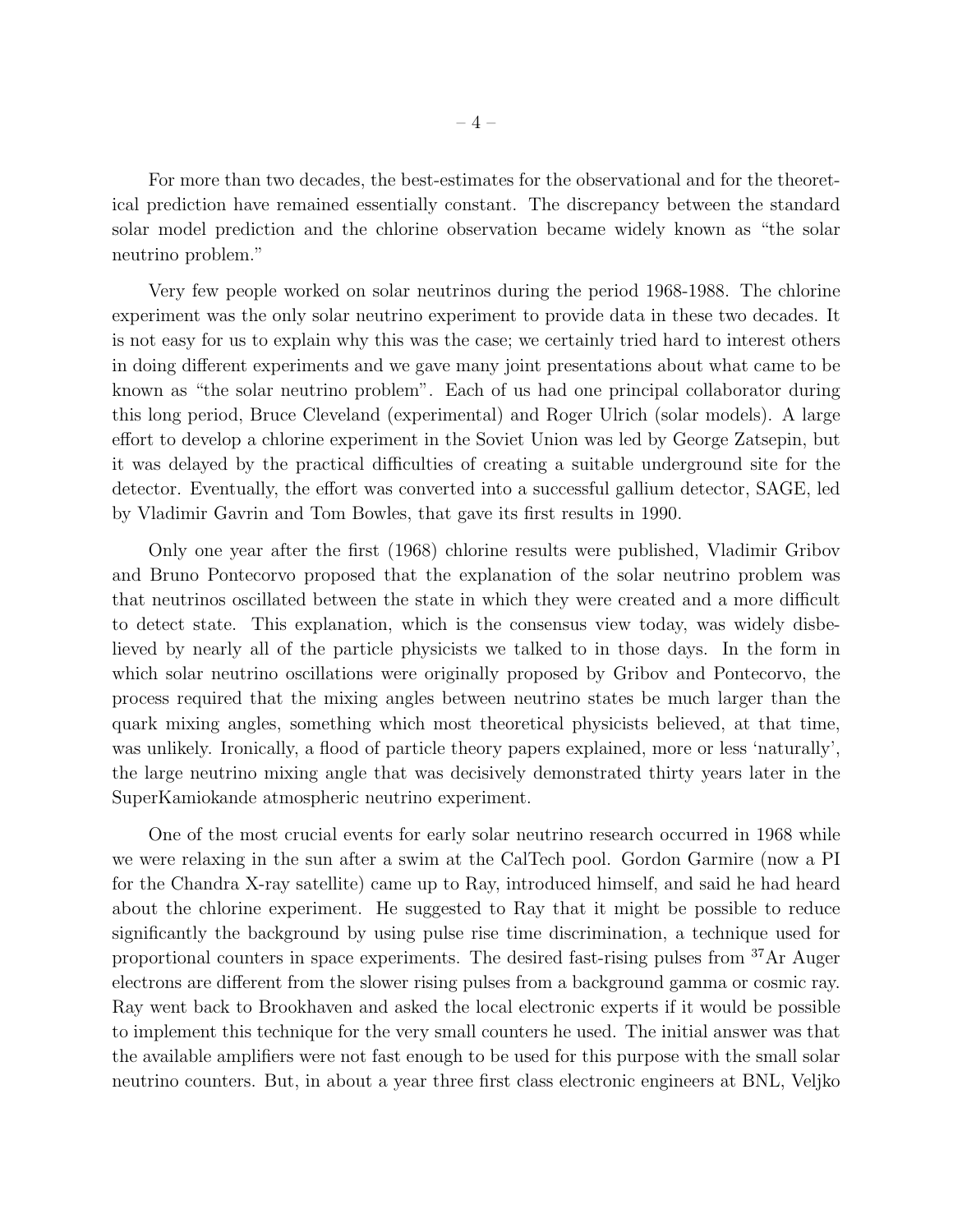Radeca, Bob Chase, and Lee Rogers were able to build electronics fast enough to be used to measure the rise time in Ray's counters.

This 'swimming-pool' improvement was crucial for the success of the chlorine experiment and the subsequent radio-chemical gallium solar neutrino experiments, SAGE, GALLEX, and GNO. Measurements of the rise-time as well as the pulse energy greatly reduce the background for radio-chemical experiments. The backgrounds can be as low as one event in three months.

In 1978, after a decade of disagreement between the Homestake neutrino experiment and standard solar model predictions, it was clear to everyone that the subject had reached an impasse and a new experiment was required. The chlorine experiment is, according to standard solar model predictions, sensitive primarily to neutrinos from a rare fusion reaction that involves  ${}^{8}B$  neutrinos. These neutrinos are produced in only 2 of every  $10^{4}$  terminations of the basic pp fusion chain. In the early part of 1978, there was a conference of interested scientists who got together at Brookhaven to discuss what to do next. The consensus decision was that we needed an experiment that was sensitive to the low energy neutrinos from the fundamental pp reaction.

The only remotely-practical possibility appeared to be another radiochemical experiment, this time with  ${}^{71}Ga$  (instead of  ${}^{37}Cl$ ) as the target. But, a gallium experiment (originaly proposed by the Russian theorist V. A. Kuzmin in 1965) was expensive; we needed about three times the world's annual production of gallium to do a useful experiment. In an effort to generate enthusiasm for a gallium experiment, we wrote another Physical Review Letters paper, this time with a number of interested experimental colleagues. We argued that a gallium detector was feasible and that a gallium measurement, which would be sensitive to the fundamental  $p - p$  neutrinos, would distinguish between broad classes of explanations for the discrepancy between prediction and observation in the <sup>37</sup>Cl experiment. Over the next five or six years, the idea was reviewed a number of times in the United States, always very favorably. DOE appointed a blue ribbon panel headed by Glen Seaborg that endorsed enthusiastically both the experimental proposal and the theoretical justification.

To our great frustration and disappointment, the gallium experiment was never funded in the United States, although the experimental ideas that gave rise to the Russian experiment (SAGE) and the German-French-Italian-Israeli-US experiment (GALLEX) largely originated at Brookhaven. Physicists strongly supported the experiment and said the money should come out of an astronomy budget; astronomers said it was great physics and should be supported by the physicists. DOE could not get the nuclear physics and the particle physics sections to agree on who had the financial responsibility for the experiment. In a desperate effort to break the deadlock, John was even the PI of a largely Brookhaven proposal to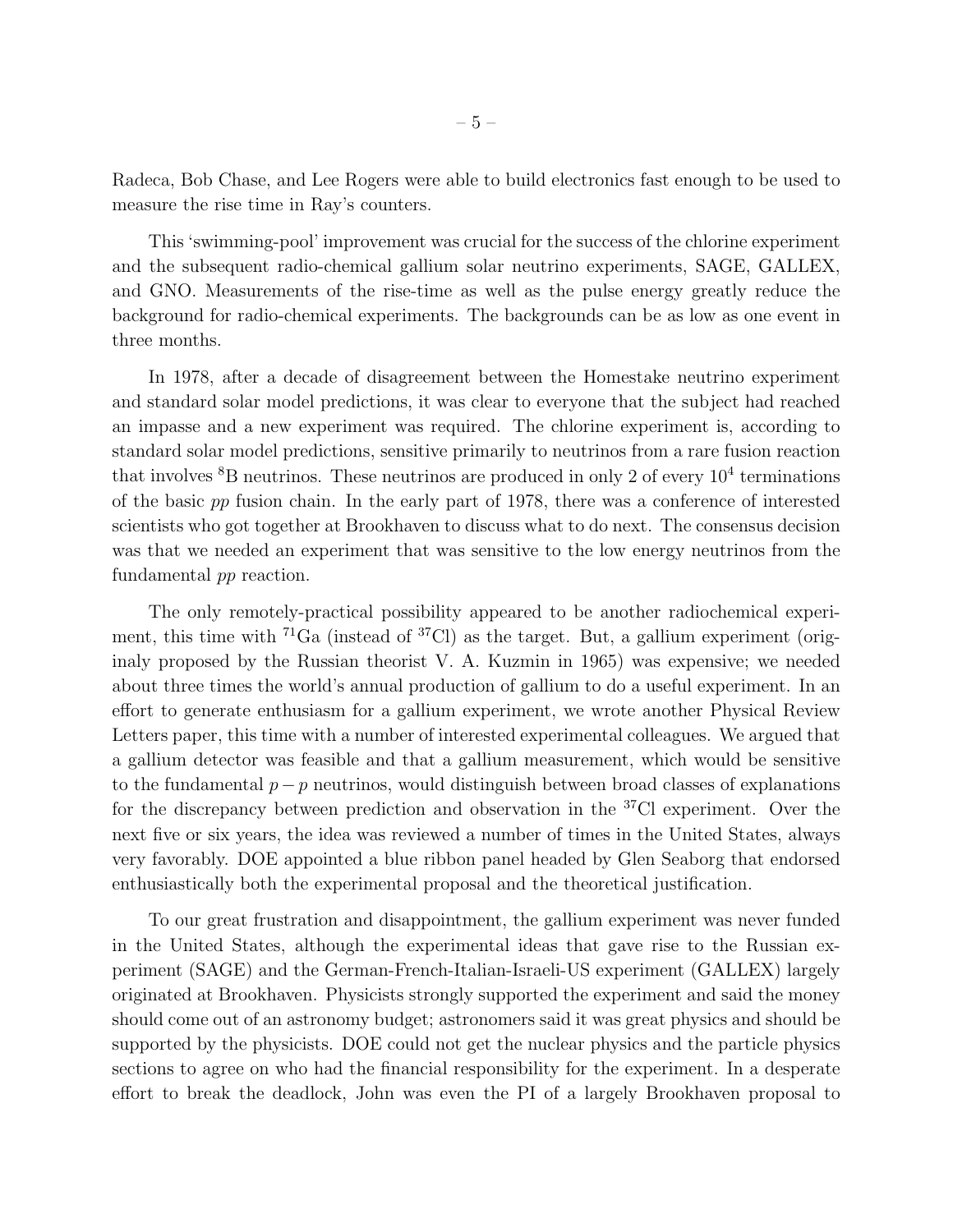the NSF (which did not support proposals from DOE laboratories).A pilot experiment was performed with 1.3 tons of gallium by an international collaboration (Brookhaven, University of Pennsylvania, MPI, Heidelberg, IAS, Princeton, and the Weizmann Institute) which developed the extraction scheme and the counters eventually used in the GALLEX full scale experiment.

In strong contrast to what happened in the United States, Moissey Markov, the Head of the Nuclear Physics Division of the Russian Academy of Sciences, helped establish a neutrino laboratory within the Institute for Nuclear Research, participated in the founding of the Baksan neutrino observatory , and was instrumental in securing 60 tons of gallium free to Russian scientists for the duration of a solar neutirno experiment.

The Russian-American gallium experiment (SAGE) went ahead under the leadership of Vladimir Gavrin, George Zatsepin (Institute for Nuclear Research, Russia), and Tom Bowles (Los Alamos) and the mostly European experiment (GALLEX) was led by Till Kirsten (Max Planck Institute, Germany). Both experiments had a strong but not primary US participation.

The two gallium experiments were performed in the decade of the 1990's and gave very similar results, providing the first experimental indication of the presence of  $p-p$  neutrinos. Both experiments were tested by measuring the neutrino rate from an intense laboratory radioactive source.

There were two dramatic developments in the solar neutrino saga, one theoretical and one experimental, before the gallium experiments produced observational results. In 1985, two Russian physicists proposed an imaginative solution of the solar neutrino problem that built upon the earlier work of Gribov and Pontecorvo and, more directly, the insightful investigation by Lincoln Wolfenstein (of Carnegie Mellon). Stanislav Mikheyev and Alexei Smirnov showed that, if neutrinos have masses in a relatively wide range, then a resonance phenomenon in matter (now universally known as the MSW effect) could convert efficiently many of the electron-type neutrinos created in the interior of the sun to more difficult to detect muon and tau neutrinos. The MSW effect can work for small or large neutrino mixing angles. Because of the elegance of the theory and the possibility of explaining the experimental results with small mixing angles (analogous to what happens in the quark sector), physicists immediately began to be more sympathetic to particle physics solutions to the solar neutrino problem. More importantly, they became enthusiasts for new solar neutrino experiments.

The next big break-through also came from an unanticipated direction. The Kamiokande water Cherenkov detector was developed to study proton decay in a mine in the Japanese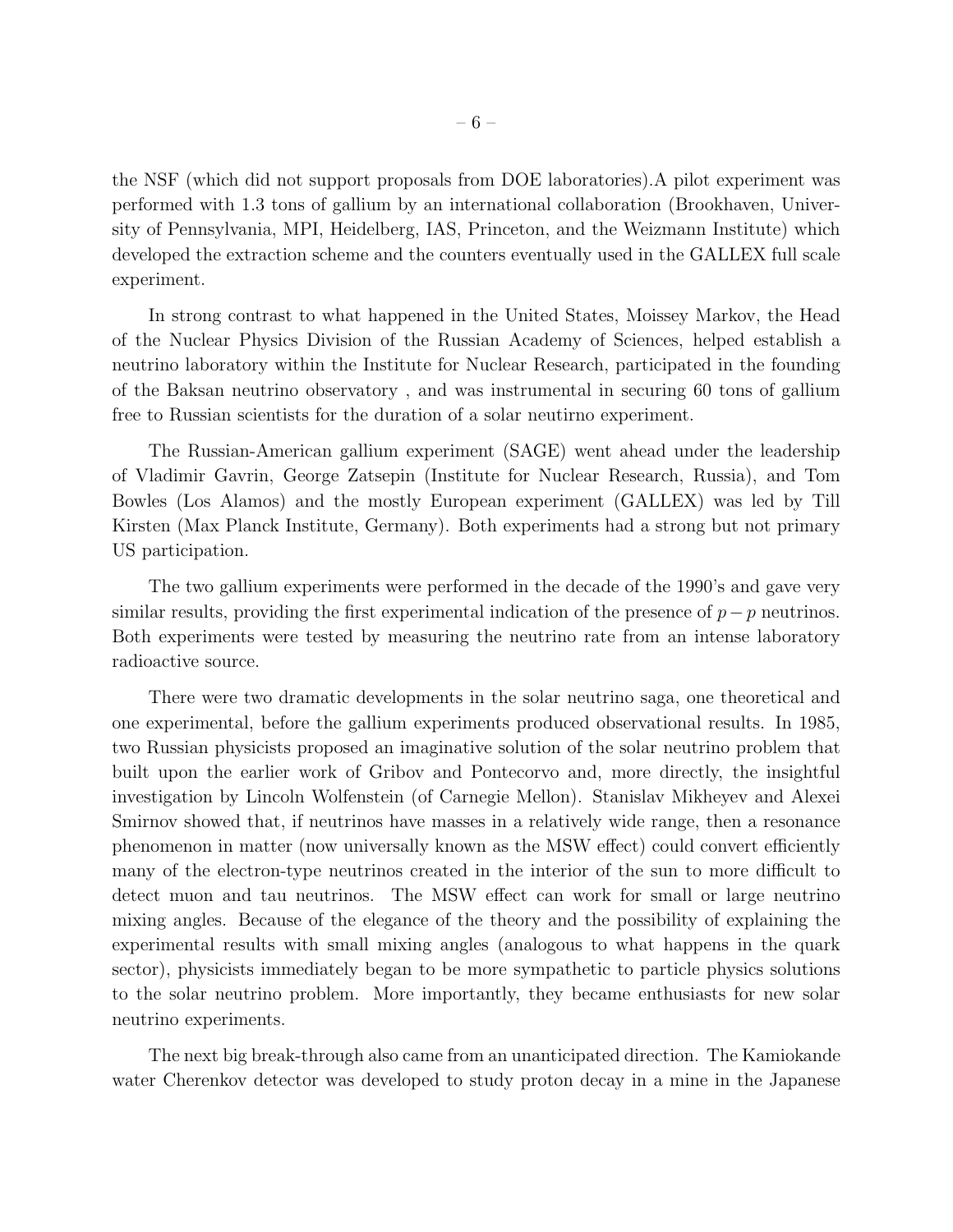Alps; it set an important lower limit on the proton lifetime. In the late 1980's, the detector was converted by its Japanese founders, Masatoshi Koshiba and Yoji Totsuka, together with some American colleagues (Gene Beier and Al Mann of the U. of Pennsylvania) to be sensitive to the lower energy events expected from solar neutrinos. With incredible foresight, these experimentalists completed in late 1986 their revisions to make the detector sensitive to solar neutrinos, just in time to observe the neutrinos from Supernova 1987a emitted in the LMC 170,000 years earlier. (Supernova and solar neutrinos have similar energies,  $\sim 10$ MeV, much less than the energies that are relevant for proton decay.) In 1996, a much larger water Cherenkov detector (with 50,000 tons of pure water) began operating in Japan under the leadership of Yoji Totsuka, Kenzo Nakamura, Yoichiro Suzuki (from Japan) , and Jim Stone and Hank Sobel (from the United States).

So far, five experiments have detected solar neutrinos in approximately the numbers (within a factor of two or three) and in the energy range (< 15 MeV) predicted by the standard solar model. This is a remarkable achievement for solar theory since the <sup>8</sup>B neutrinos that are observed primarily in three of these experiments (chlorine, Kamiokande, and its successor SuperKamiokande) depend upon approximately the 25th power of the central temperature. The same set of nuclear fusion reactions that are hypothesized to produce the solar luminosity also give rise to solar neutrinos. Therefore, these experiments establish empirically that the sun shines by nuclear fusion reactions among light elements in essentially the way described by solar models.

Nevertheless, all of the experiments disagree quantitatively with the combined predictions of the standard solar model and the standard theory of electroweak interactions (which implies that nothing much happens to the neutrinos after they are created). The disagreements are such that they appear to require some new physics that changes the energy spectrum of the neutrinos from different fusion sources.

Solar neutrino research today is very different from what it was three decades ago. The primary goal now is to understand the neutrino physics, which is a prerequisite for making more accurate tests of the neutrino predictions of solar models. Solar neutrino experiments today are all large international collaborations, each typically involving of order 10<sup>2</sup> physicists. Nearly all of the new experiments are electronic, not radiochemical, and the latest generation of experiments measure typically several thousand events per year (with reasonable energy resolution), compared to rates that were typically 25 to 50 per year for the radiochemical experiments (which have no energy resolution, only an energy threshold). Solar neutrino experiments are currently being carried out in Japan (SuperKamiokande, in the Japanese Alps), in Canada (SNO, which uses a kiloton of heavy water in Sudbury, Ontario), in Italy (BOREXINO, ICARUS, and GNO, each sensitive to a different energy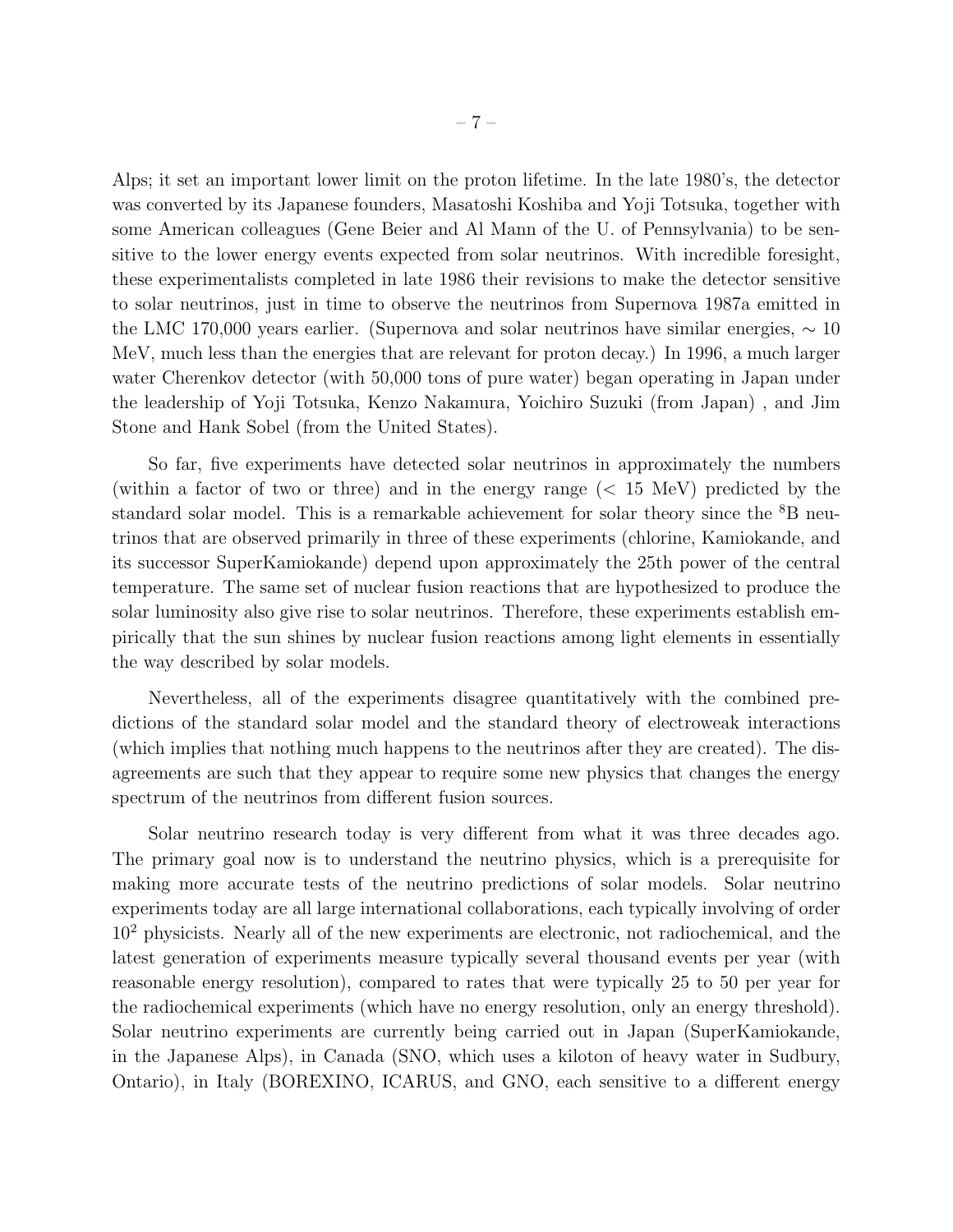range and all operating in the Gran Sasso Underground Laboratory ), in Russia (SAGE, in the Caucasus region ), and in the United States (Homestake chlorine experiment). The SAGE, chlorine, and GNO experiments are radiochemical; the others are electronic.

Since 1985, the chlorine experiment has been operated by the University of Pennsylvania under the joint leadership of Ken Lande and Ray Davis. Lande and Paul Wildenhain have introduced major improvements in the extraction and measurement systems, making the chlorine experiment a valuable source of new precision data.

The most challenging and important frontier for solar neutrino research is to develop experiments that can measure the energies of individual low-energy neutrinos from the basic pp reaction, which constitutes (we believe) more than  $90\%$  of the solar neutrino flux.

Solar neutrino research is a community activity. Hundreds of experimentalists have collaborated to carry out difficult, beautiful measurements of the elusive neutrinos. Hundreds of other researchers helped refine the solar model predictions, measuring accurate nuclear and solar parameters and calculating input data such as opacities and equation of state.

Three people played special roles. Hans Bethe was the architect of the theory of nuclear fusion reactions in stars, as well as our mentor and hero. Willy Fowler was a powerful and enthusiastic supporter of each new step and his keen physical insight motivated much of what was done in solar neutrino research. Bruno Pontecorvo opened everyone's eyes with his original insights, including his early discussion of the advantages of using chlorine as a neutrino detector and his suggestion that neutrino oscillations might be important.

In the next decade, neutrino astronomy will move beyond our cosmic neighborhood and, we hope, will detect distant sources. The most likely candidates now appear to be gammaray bursts. If the standard fireball picture is correct and if gamma-ray bursts produce the observed highest-energy cosmic rays, then very high energy ( $10^{15}$  eV) neutrinos should be observable with a km<sup>2</sup> detector. Experiments with the capability to detect neutrinos from gamma-ray bursts are being developed at the South Pole (AMANDA and ICECUBE), in the Mediterranean Sea (ANTARES, NESTOR) and even in space.

Looking back on the beginnings of solar neutrino astronomy, one lesson appears clear to us: if you can measure something new with reasonable accuracy, then you have a chance to discover something important. The history of astronomy shows that very likely what you will discover is not what you were looking for. It helps to be lucky.